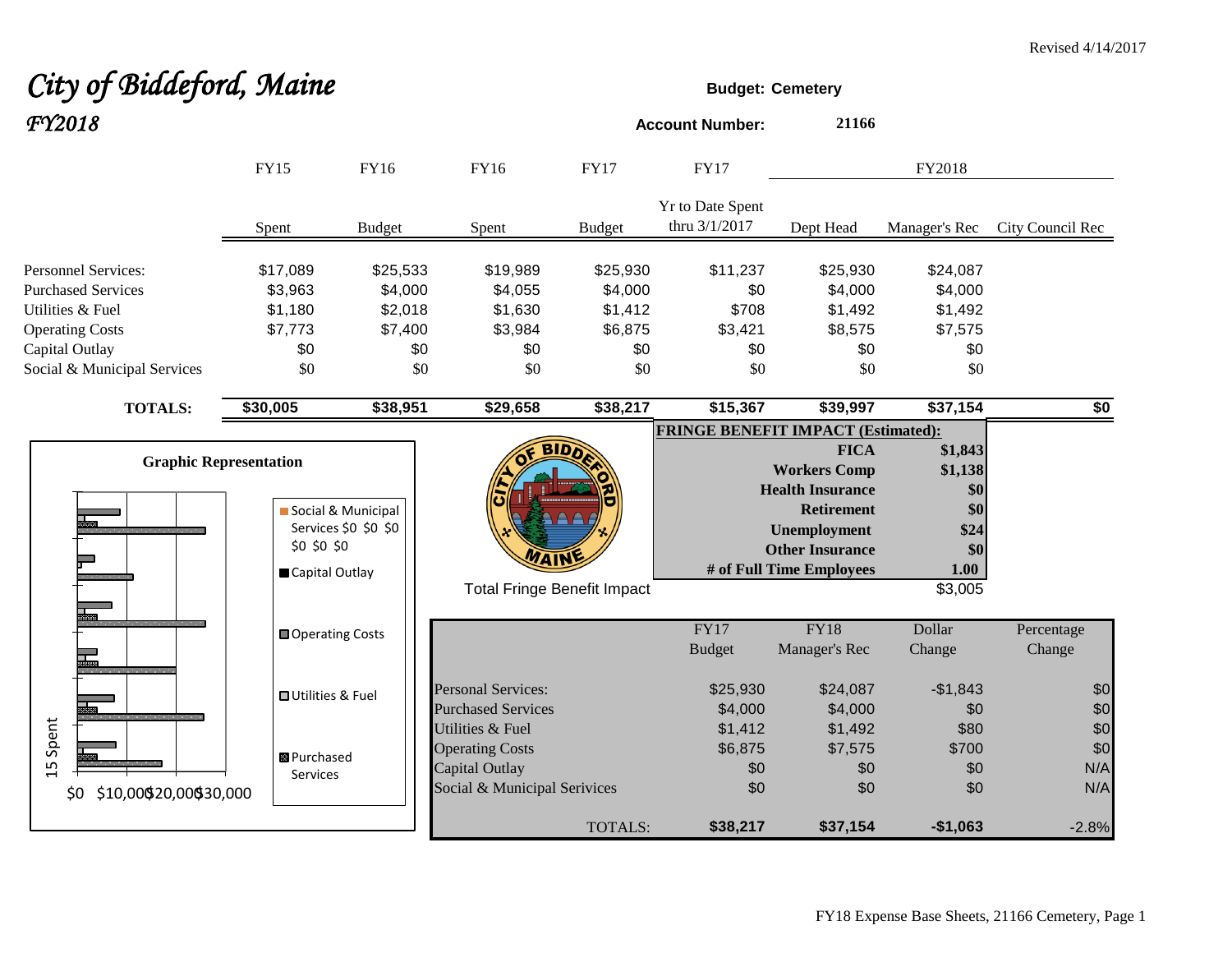### FY2018 Personnel Services

| Account       |                                    | <b>FY15</b> | <b>FY16</b>   | FY16     | <b>FY17</b>   | <b>FY17</b>             | FY2018    |           |
|---------------|------------------------------------|-------------|---------------|----------|---------------|-------------------------|-----------|-----------|
| Number        | Description                        | Spent       | <b>Budget</b> | Spent    | <b>Budget</b> | <b>Yr to Date Spent</b> | Dept Head | Mgr's Rec |
|               | 60101 Dept Manager Salary Exp      | \$2,400     | \$2,400       | \$2,400  | \$2,450       | \$1,200                 | \$2,450   | \$2,450   |
|               | 60107 Temp/Seasonal Emp Wage Exp   | \$13,475    | \$21,318      | \$16,169 | \$21,637      | \$9,239                 | \$21,637  | \$21,637  |
|               | 60201 FICA/Medicare-ER Share Exp   | \$1,214     | \$1,815       | \$1,420  | \$1,843       | \$798                   | \$1,843   | \$0       |
| Totals        |                                    | \$17,089    | \$25,533      | \$19,989 | \$25,930      | \$11,237                | \$25,930  | \$24,087  |
|               | <b>FY2018 Purchased Services</b>   |             |               |          |               |                         |           |           |
| Account       |                                    | <b>FY15</b> | FY16          | FY16     | <b>FY17</b>   | <b>FY17</b>             | FY2018    |           |
| Number        | Description                        | Spent       | <b>Budget</b> | Spent    | <b>Budget</b> | <b>Yr to Date Spent</b> | Dept Head | Mgr's Rec |
|               | 60310 Service Contracts Expense    | \$3,963     | \$4,000       | \$4,055  | \$4,000       | \$0                     | \$4,000   | \$4,000   |
| <b>Totals</b> |                                    | \$3,963     | \$4,000       | \$4,055  | \$4,000       | \$0                     | \$4,000   | \$4,000   |
|               | <b>FY2018 Utilities &amp; Fuel</b> |             |               |          |               |                         |           |           |
| Account       |                                    | <b>FY15</b> | <b>FY16</b>   | FY16     | <b>FY17</b>   | <b>FY17</b>             | FY2018    |           |
| Number        | Description                        | Spent       | <b>Budget</b> | Spent    | <b>Budget</b> | <b>Yr to Date Spent</b> | Dept Head | Mgr's Rec |
|               | 60400 Electricity Expense          | \$275       | \$246         | \$299    | \$275         | \$176                   | \$275     | \$275     |
|               | 60401 Water Expense                | \$0         | \$403         | \$176    | \$275         | \$76                    | \$330     | \$330     |
|               | 60402 Phone/Celular/Paging Exp     | \$336       | \$375         | \$336    | \$350         | \$196                   | \$336     | \$336     |
|               | 60410 Diesel Fuel Expense          | \$206       | \$396         | \$304    | \$241         | \$97                    | \$260     | \$260     |
|               | 60411 Gasoline Expense             | \$364       | \$598         | \$515    | \$271         | \$164                   | \$291     | \$291     |
| Totals        |                                    | \$1,180     | \$2,018       | \$1,630  | \$1,412       | \$708                   | \$1,492   | \$1,492   |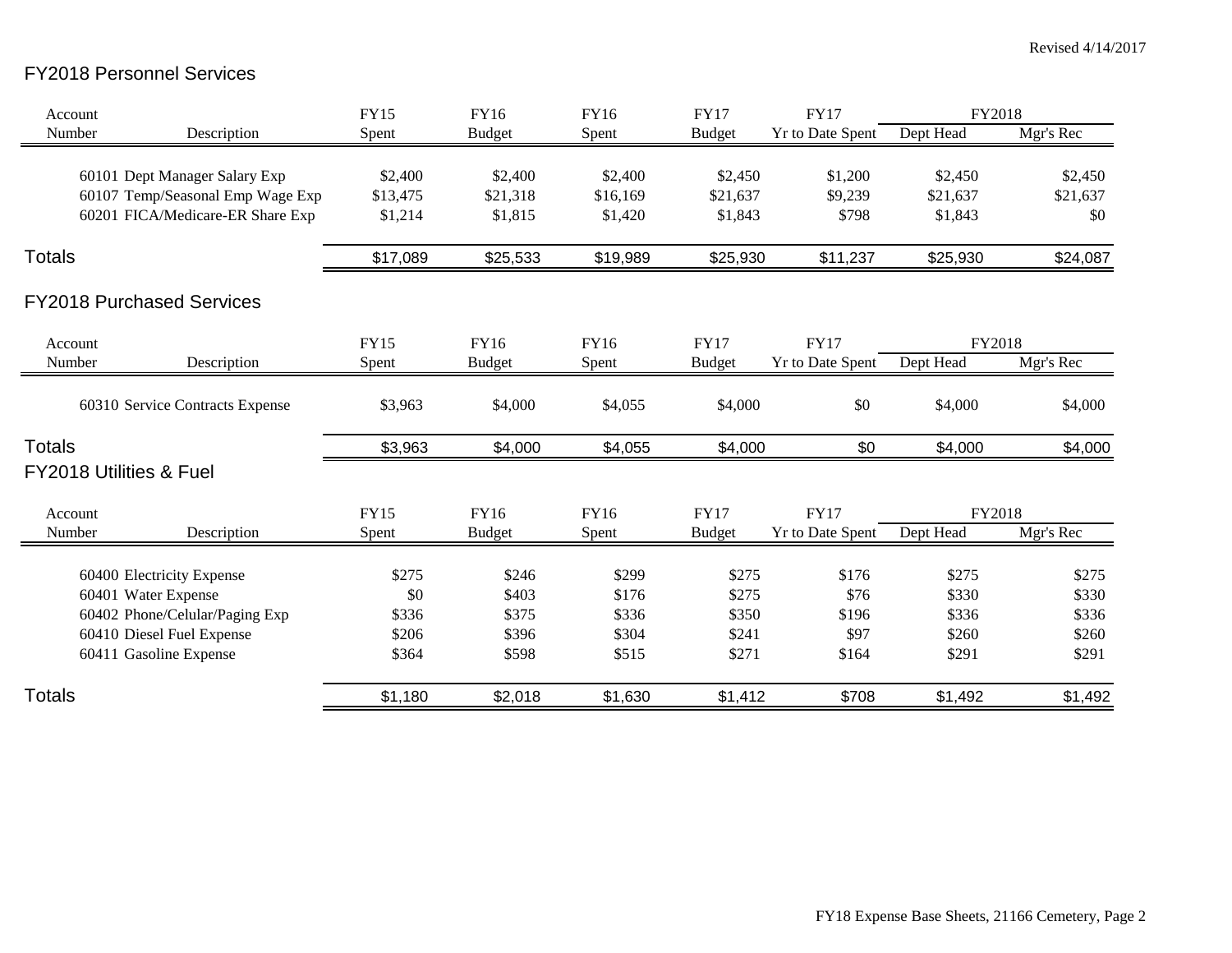## FY2018 Other Operating Costs

| Account       |                                    | <b>FY15</b> | FY16          | FY16    | <b>FY17</b>   | <b>FY17</b>      | FY2018    |           |
|---------------|------------------------------------|-------------|---------------|---------|---------------|------------------|-----------|-----------|
| Number        | Description                        | Spent       | <b>Budget</b> | Spent   | <b>Budget</b> | Yr to Date Spent | Dept Head | Mgr's Rec |
|               |                                    |             |               |         |               |                  |           |           |
|               | 60450 Building Repair/Maint Exp    | \$201       | \$500         | \$340   | \$500         | \$1              | \$500     | \$450     |
|               | 60452 Operating Equip Repair Exp   | \$3,738     | \$3,150       | \$2,171 | \$3,000       | \$371            | \$3,200   | \$3,000   |
|               | 60454 Grounds Maint/Improve Exp    | \$880       | \$500         | \$444   | \$750         | \$89             | \$750     | \$750     |
|               | 60457 Road Maint/Improve Non-Cap   | \$2,954     | \$1,500       | \$0     | \$1,500       | \$2,943          | \$3,000   | \$2,500   |
|               | 60501 Operating Supp/Eqt Non-Cap   | \$0         | \$250         | \$1,029 | \$125         | \$0              | \$125     | \$125     |
|               | 60506 Equipment/Small Tools-Non-ca | \$0         | \$1,500       | \$0     | \$1,000       | \$17             | \$1,000   | \$750     |
| <b>Totals</b> |                                    | \$7,773     | \$7,400       | \$3,984 | \$6,875       | \$3,421          | \$8,575   | \$7,575   |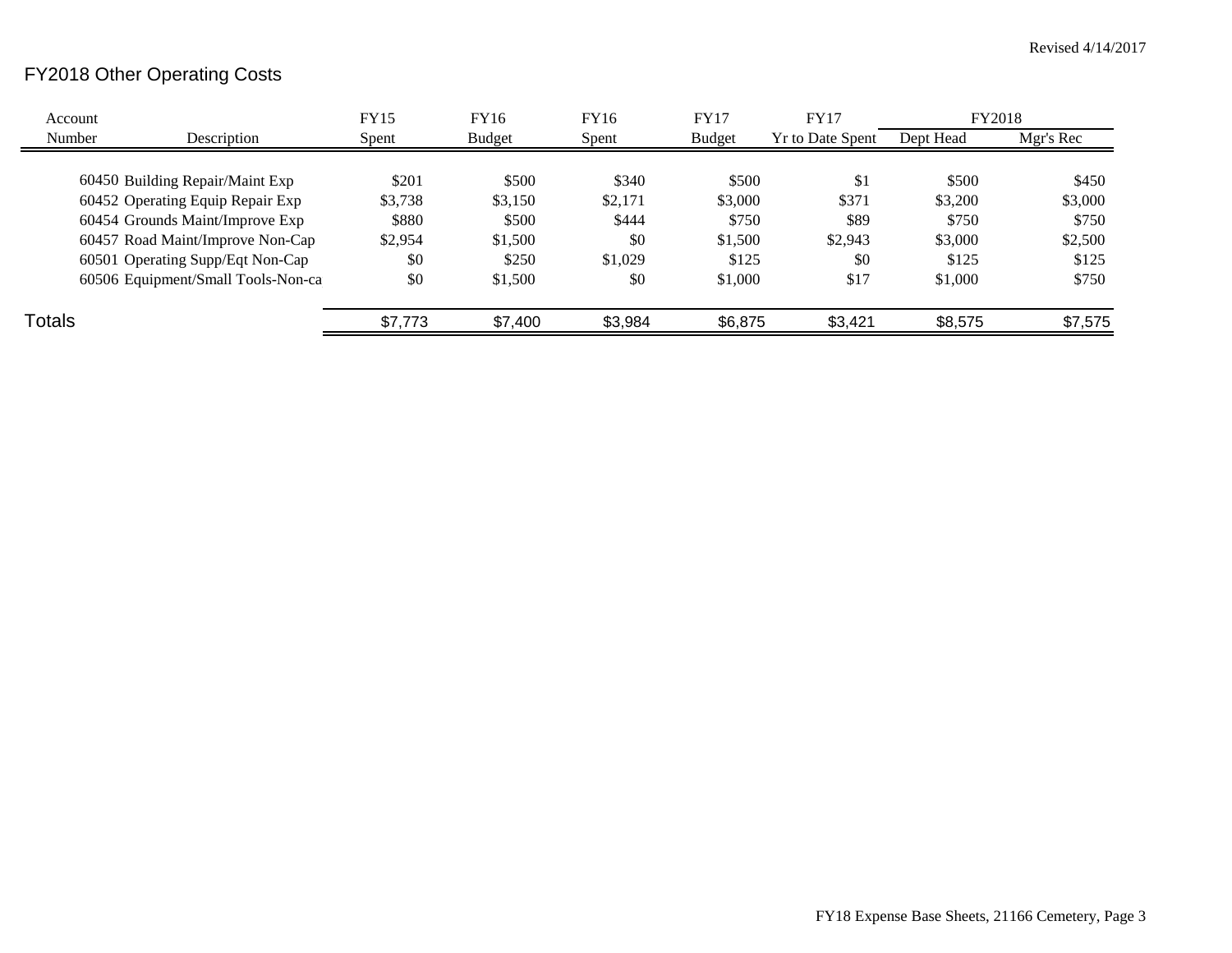

April 14, 2017 **Department:** Cemetery

Account Title: Dept Manager Salary Exp

Department Number: 21166 21166 Account Number: 60101

| FY2015     | FY 2016    | FY 2016    | FY 2017       | FY 2017       |
|------------|------------|------------|---------------|---------------|
| Actual     | Budget     | Actual     | <b>Budget</b> | Est. Expended |
|            |            |            |               |               |
| \$2,400.00 | \$2,400.00 | \$2,400.00 | \$2,450.00    | \$2,450.00    |

| FY-2018       | Department | City Mgr       | Council | Increase   |
|---------------|------------|----------------|---------|------------|
|               | Reauest    | Recommendation | Action  | (Decrease) |
| <b>Budget</b> | \$2,450.00 | \$2,450.00     |         | \$0.00     |

**Support for Budget Request:** Provide justification for the budget request using as much detail as possible to support it. Examples of acceptable support include unit costs, quantity estimates, price quotes, etc. Requests based solely on a percentage increase above the previous budget will not be accepted. Use additional sheets if necessary.

Superintendent of Burials annual stipend with no increase included

See Payroll Worksheeet for details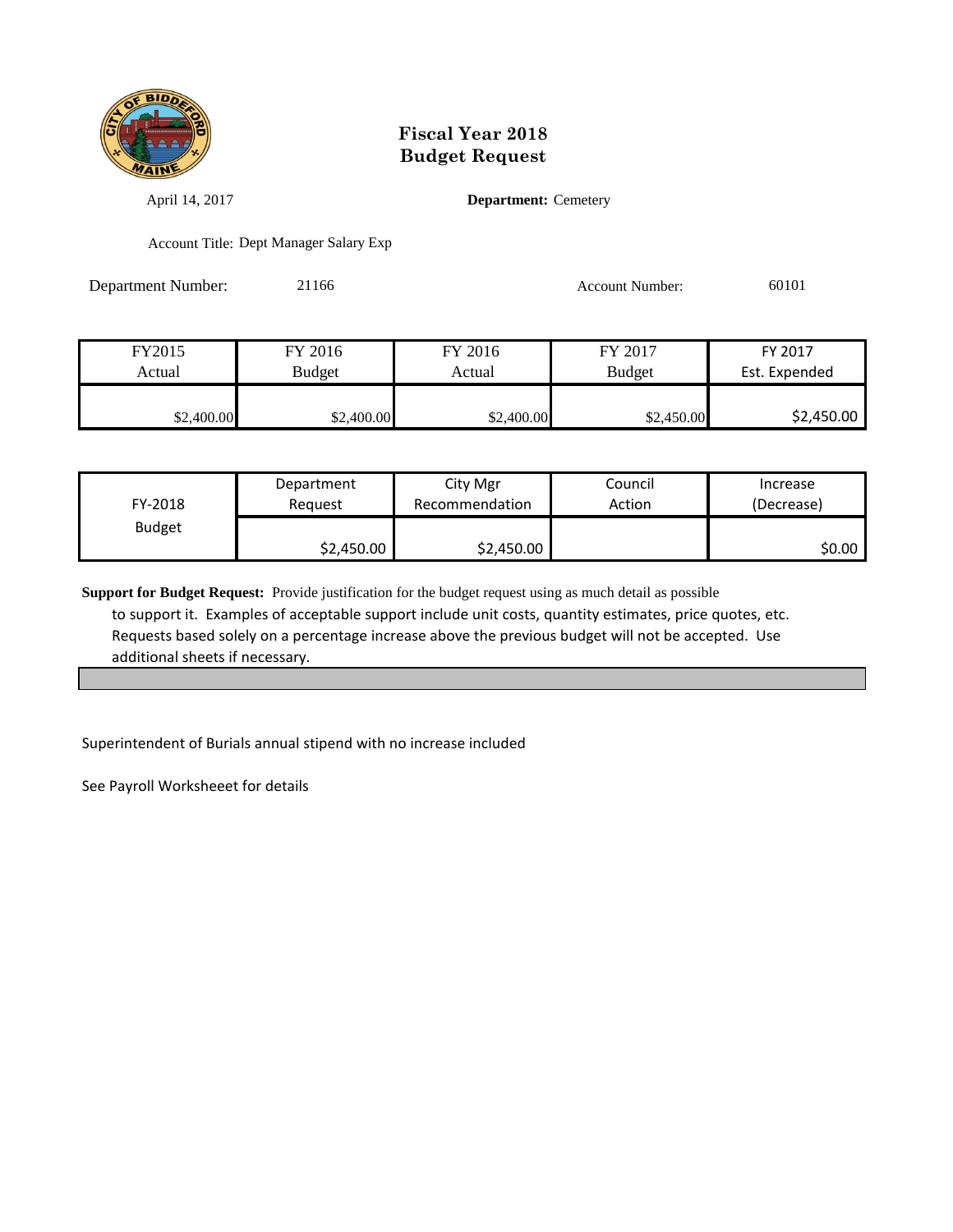#### DEPARTMENT PERSONAL SERVICES BUDGET WORKSHEET Fiscal Year 2018 BUDGET

DEPARTMENT: 21166 Cemetery

| <b>CLASSIFICATION</b>          | RANGE | POSITION       | <b>YEAREND</b><br>ANNUALIZED<br><b>TOTAL</b> | <b>REQUESTED</b> | <b>CITY MANAGER</b><br>RECOMMEND. | <b>COUNCIL</b><br>APPROP. | NAME            | <b>OBJECT</b> | <b>FTE</b> |
|--------------------------------|-------|----------------|----------------------------------------------|------------------|-----------------------------------|---------------------------|-----------------|---------------|------------|
| Superintendent of Burials      |       |                | 2,450                                        | 2,450.00         | 2,450.00                          |                           | Denis Letellier | 60101         | 0.24       |
| TOTALS FOR OBJECT CODE:        |       |                | 2,450.00                                     | 2,450.00         |                                   |                           |                 |               | 0.24       |
| Cemetery Maint. Worker         |       |                | 13,769                                       | 13,769.00        | 13,769.00                         |                           | Emile Langevin  | 60107         | 0.48       |
| Cemetery Maint. Worker         |       |                | 7,868                                        | 7,868.00         | 7,868.00                          |                           | John Letellier  | 60107         | 0.28       |
| <b>TOTALS FOR OBJECT CODE:</b> |       | $\overline{2}$ | 21,637.00                                    | 21,637.00        | 21,637.00                         |                           |                 |               | 0.76       |

| <b>TOTA</b><br>) POSITIONS<br>BU<br>$\mathbf{a}$<br>112<br>. | 24.087.00 | 24.087.00 | 1.637.00<br>. . | 0.00 |  |
|--------------------------------------------------------------|-----------|-----------|-----------------|------|--|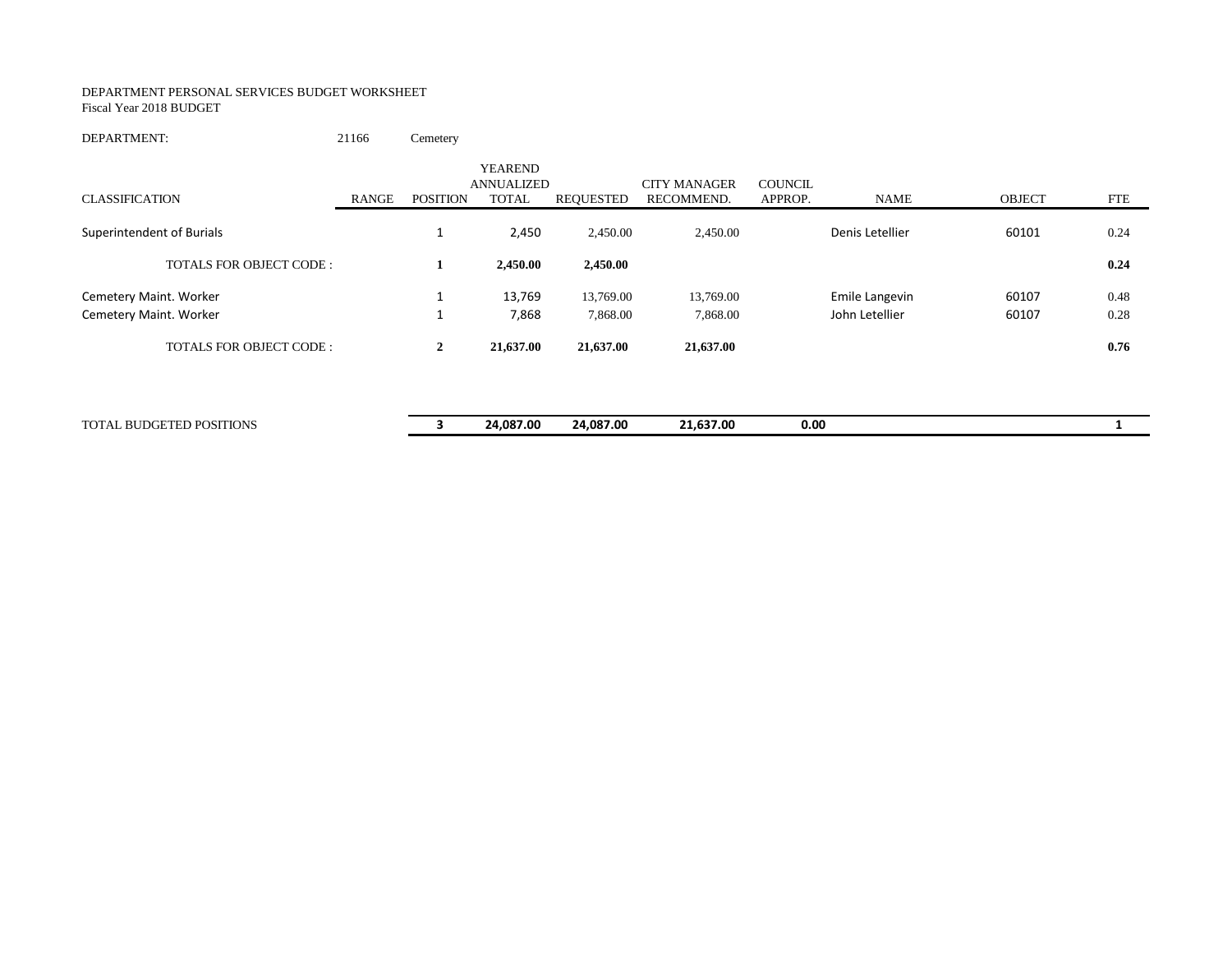

April 14, 2017 **Department:** Cemetery

Account Title: Temp/Seasonal Emp Wage Exp

Department Number: 21166 21166 Account Number: 60107

| FY2015      | FY 2016     | FY 2016     | FY 2017       | FY 2017       |
|-------------|-------------|-------------|---------------|---------------|
| Actual      | Budget      | Actual      | <b>Budget</b> | Est. Expended |
|             |             |             |               |               |
| \$13,474.64 | \$21,318.00 | \$16,168.99 | \$21,637.00   | \$19,970.00   |

| FY-2018       | Department  | City Mgr       | Council | Increase   |
|---------------|-------------|----------------|---------|------------|
|               | Reauest     | Recommendation | Action  | (Decrease) |
| <b>Budget</b> | \$21,637.00 | \$21,637.00    |         | \$0.00     |

**Support for Budget Request:** Provide justification for the budget request using as much detail as possible to support it. Examples of acceptable support include unit costs, quantity estimates, price quotes, etc. Requests based solely on a percentage increase above the previous budget will not be accepted. Use additional sheets if necessary.

Wages for two part time cemetery workers with no increases included

See Payroll Worksheet for details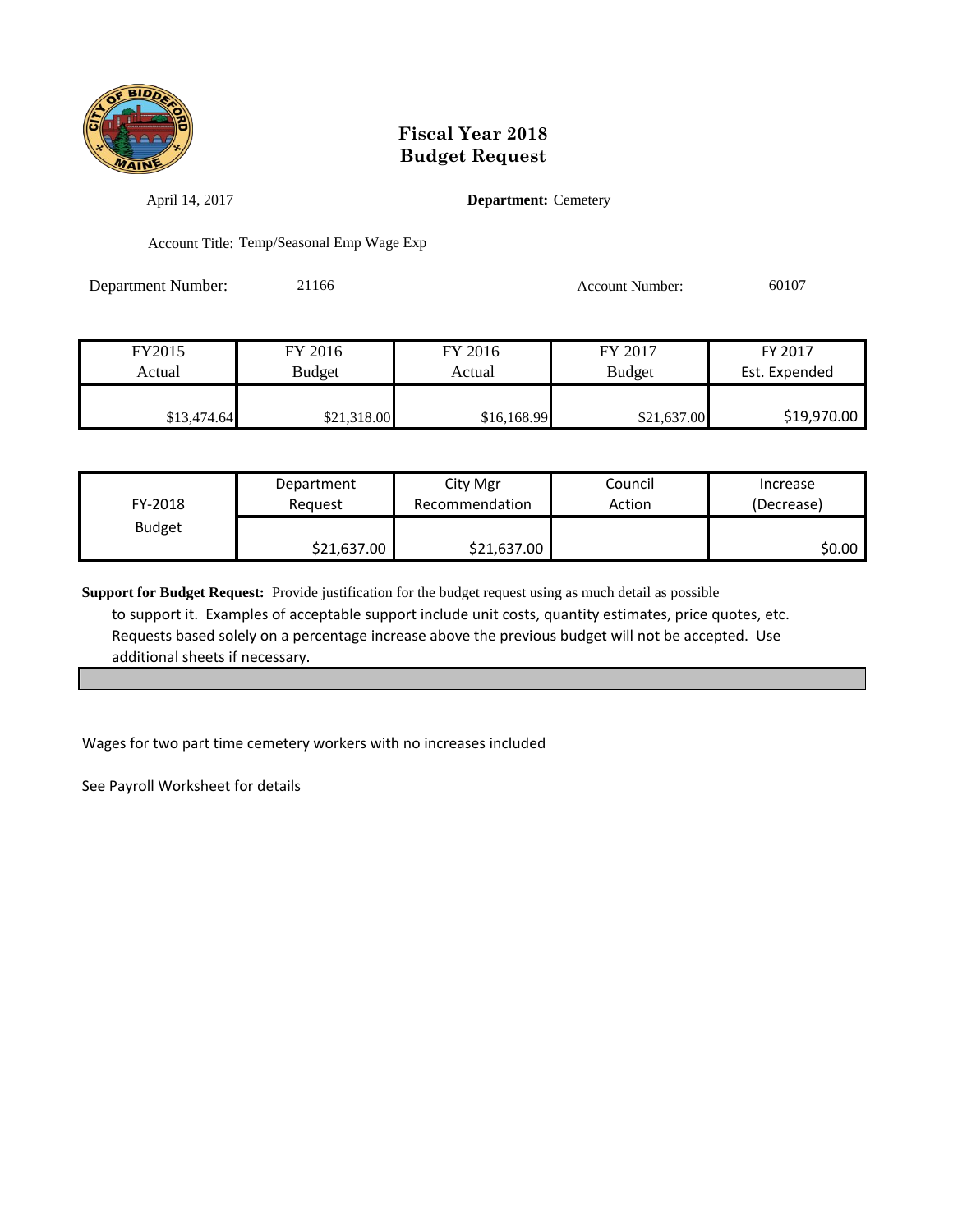

April 14, 2017 **Department:** Cemetery

Account Title: FICA/Medicare-ER Share Exp

Department Number: 21166 2010 2016 Account Number: 60201

| FY2015     | FY 2016    | FY 2016    | FY 2017       | FY 2017       |
|------------|------------|------------|---------------|---------------|
| Actual     | Budget     | Actual     | <b>Budget</b> | Est. Expended |
|            |            |            |               |               |
| \$1,214.40 | \$1,815.00 | \$1,420.49 | \$1,843.00    | \$1,705.00    |

| FY-2018       | Department | City Mgr       | Council | Increase   |
|---------------|------------|----------------|---------|------------|
|               | Reauest    | Recommendation | Action  | (Decrease) |
| <b>Budget</b> | \$1,843.00 | \$1,842.63     |         | (\$0.37)   |

**Support for Budget Request:** Provide justification for the budget request using as much detail as possible to support it. Examples of acceptable support include unit costs, quantity estimates, price quotes, etc. Requests based solely on a percentage increase above the previous budget will not be accepted. Use additional sheets if necessary.

7.65% of applicable wages and stipend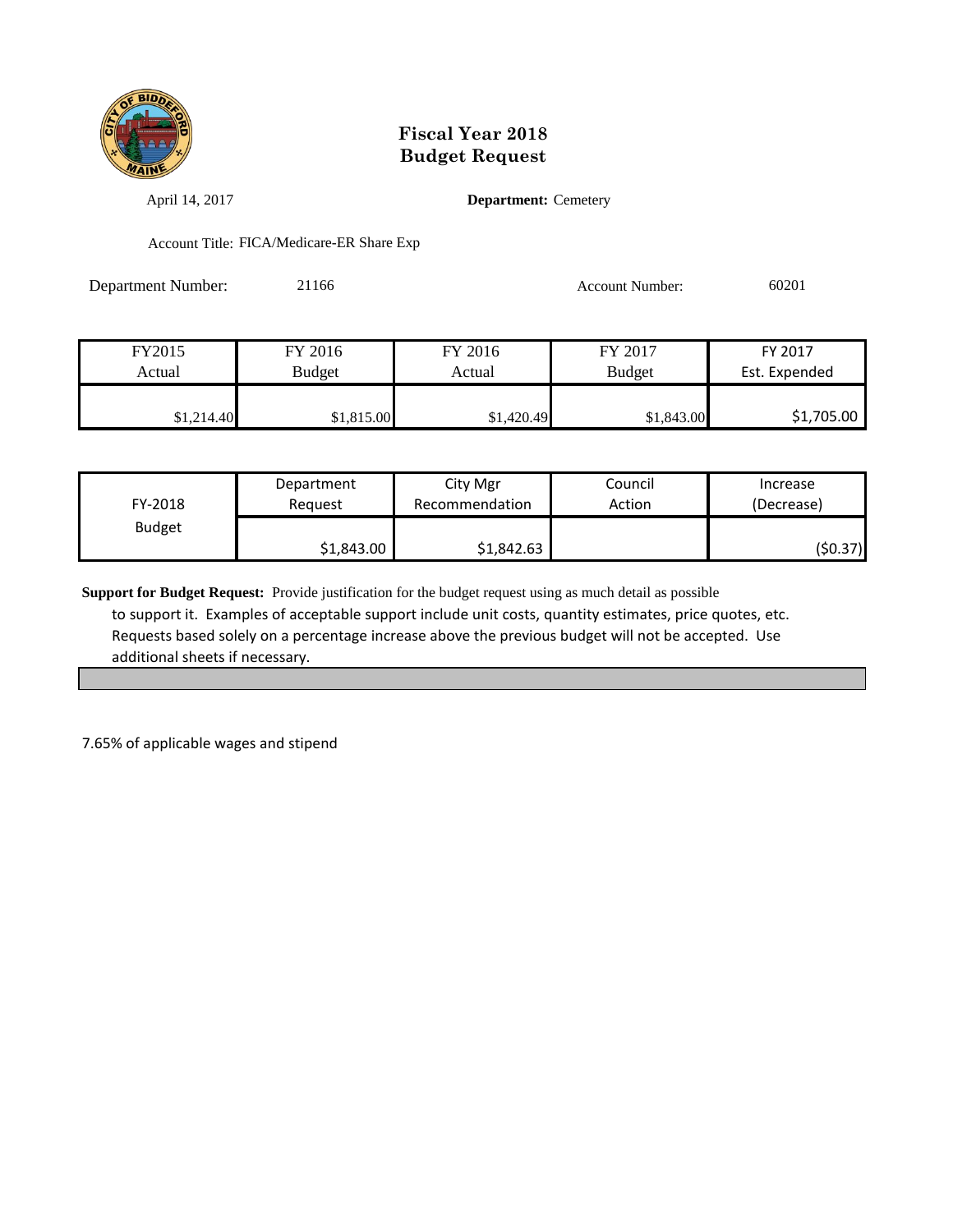

April 14, 2017 **Department:** Cemetery

Account Title: Service Contracts Expense

Department Number: 21166 21166 Account Number: 60310

| FY2015     | FY 2016    | FY 2016    | FY 2017       | FY 2017       |
|------------|------------|------------|---------------|---------------|
| Actual     | Budget     | Actual     | <b>Budget</b> | Est. Expended |
|            |            |            |               |               |
| \$3,962.88 | \$4,000.00 | \$4,055.04 | \$4,000.00    | \$4,000.00    |

| FY-2018       | Department | City Mgr       | Council | Increase   |
|---------------|------------|----------------|---------|------------|
|               | Reauest    | Recommendation | Action  | (Decrease) |
| <b>Budget</b> | \$4,000.00 | \$4,000.00     |         | SO.OO I    |

**Support for Budget Request:** Provide justification for the budget request using as much detail as possible to support it. Examples of acceptable support include unit costs, quantity estimates, price quotes, etc. Requests based solely on a percentage increase above the previous budget will not be accepted. Use additional sheets if necessary.

Projected costs for flags for Veternas graves based upon historical data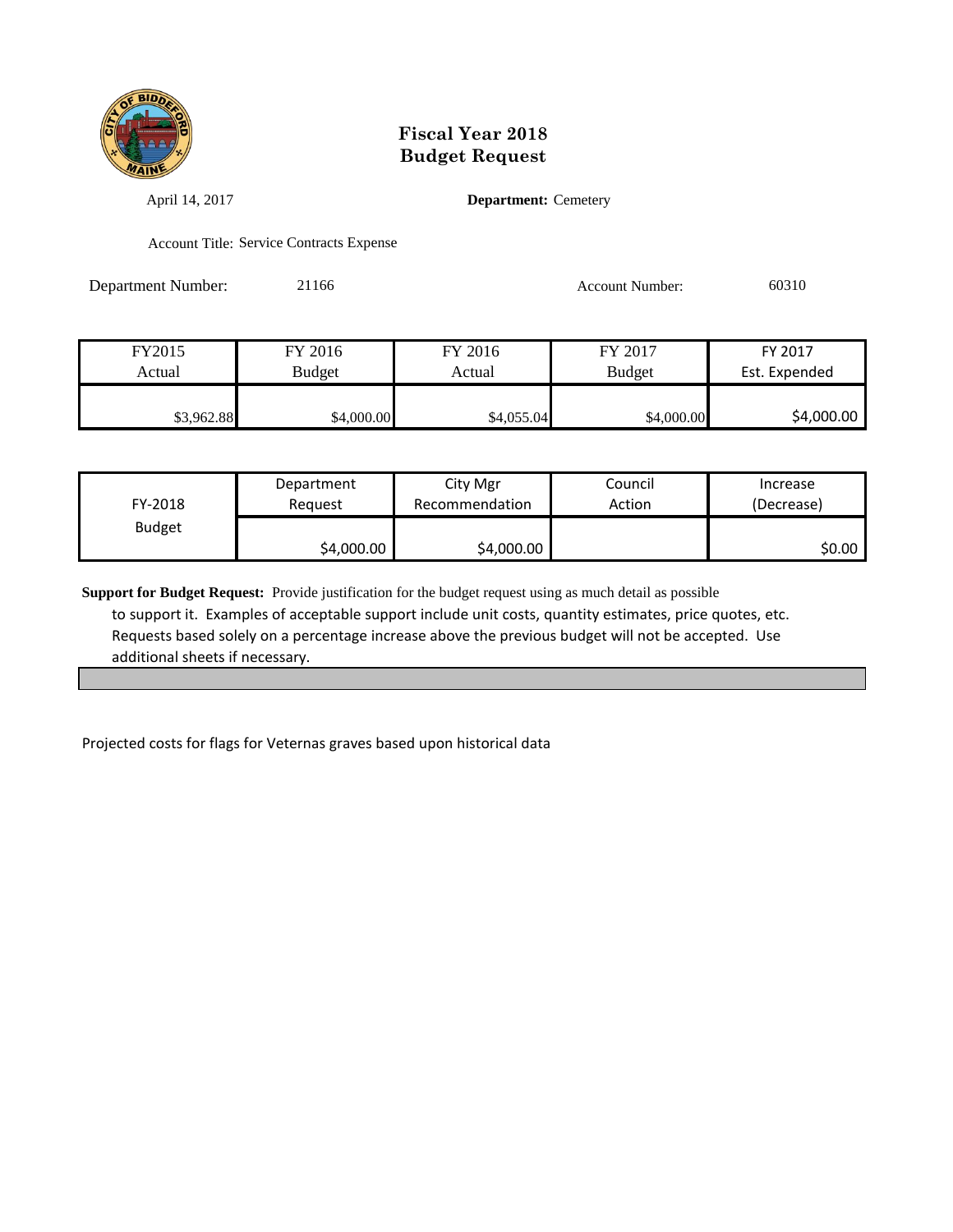

April 14, 2017 **Department:** Cemetery

Account Title: Electricity Expense

Department Number: 21166 21166 Account Number: 60400

| FY2015   | FY 2016  | FY 2016  | FY 2017       | FY 2017       |
|----------|----------|----------|---------------|---------------|
| Actual   | Budget   | Actual   | <b>Budget</b> | Est. Expended |
|          |          |          |               |               |
| \$274.76 | \$246.00 | \$298.72 | \$275.00      | \$262.00      |

| FY-2018       | Department | City Mgr       | Council | Increase   |
|---------------|------------|----------------|---------|------------|
|               | Reauest    | Recommendation | Action  | (Decrease) |
| <b>Budget</b> | \$275.00   | \$275.00       |         | ا 50.00    |

**Support for Budget Request:** Provide justification for the budget request using as much detail as possible to support it. Examples of acceptable support include unit costs, quantity estimates, price quotes, etc. Requests based solely on a percentage increase above the previous budget will not be accepted. Use additional sheets if necessary.

Projected cost based upon historical data with no increase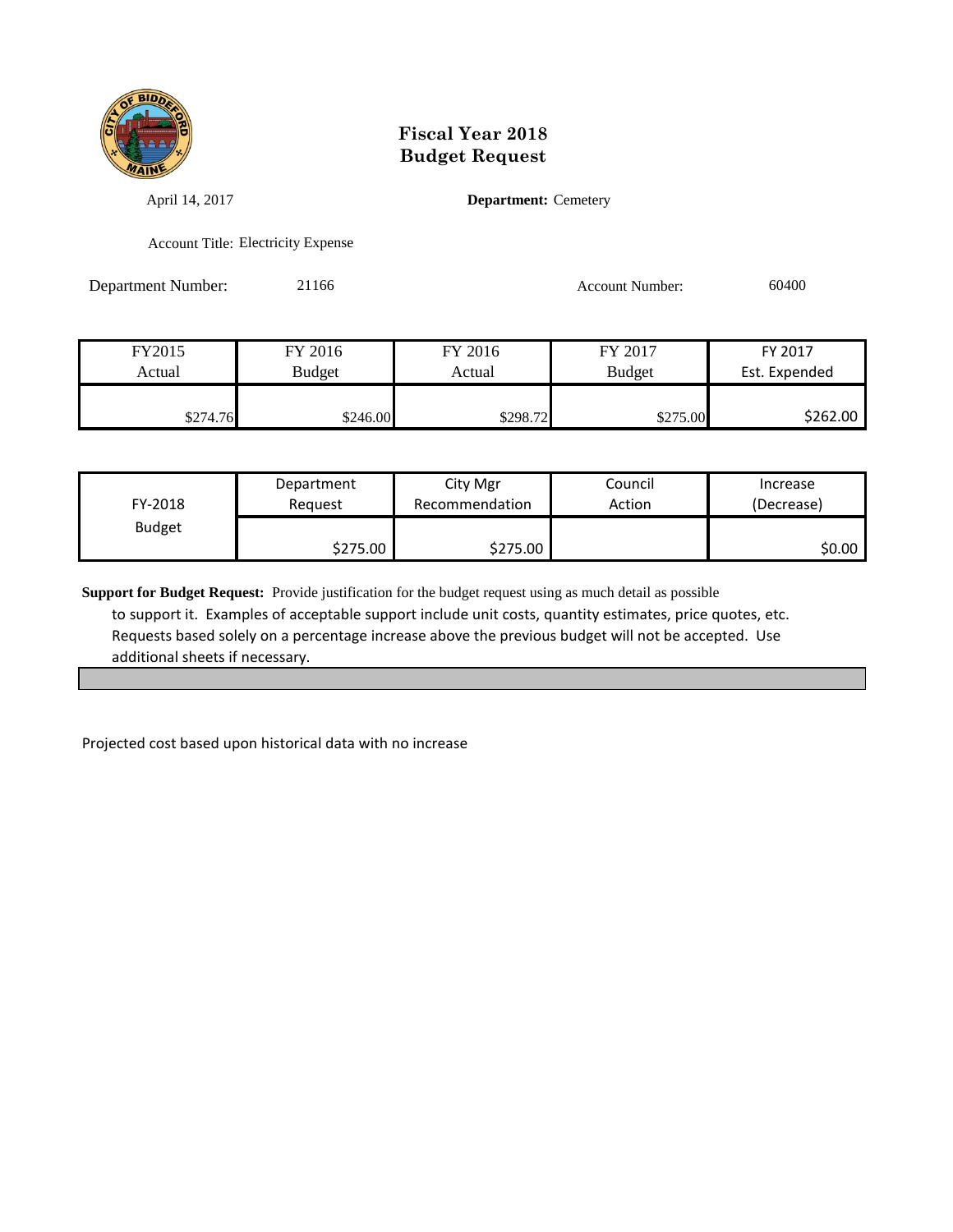

April 14, 2017 **Department:** Cemetery

Account Title: Water Expense

Department Number: 21166 21166 Account Number: 60401

| FY2015 | FY 2016  | FY 2016  | FY 2017       | FY 2017       |
|--------|----------|----------|---------------|---------------|
| Actual | Budget   | Actual   | <b>Budget</b> | Est. Expended |
|        |          |          |               |               |
| \$0.36 | \$403.00 | \$176.01 | \$275.00      | \$113.00      |

| FY-2018       | Department | City Mgr       | Council | Increase   |
|---------------|------------|----------------|---------|------------|
|               | Reguest    | Recommendation | Action  | (Decrease) |
| <b>Budget</b> | \$330.00   | \$330.00       |         | S55.00 l   |

**Support for Budget Request:** Provide justification for the budget request using as much detail as possible to support it. Examples of acceptable support include unit costs, quantity estimates, price quotes, etc. Requests based solely on a percentage increase above the previous budget will not be accepted. Use additional sheets if necessary.

Projected costs anticipating a 20% increase in rates per Maine Water Co.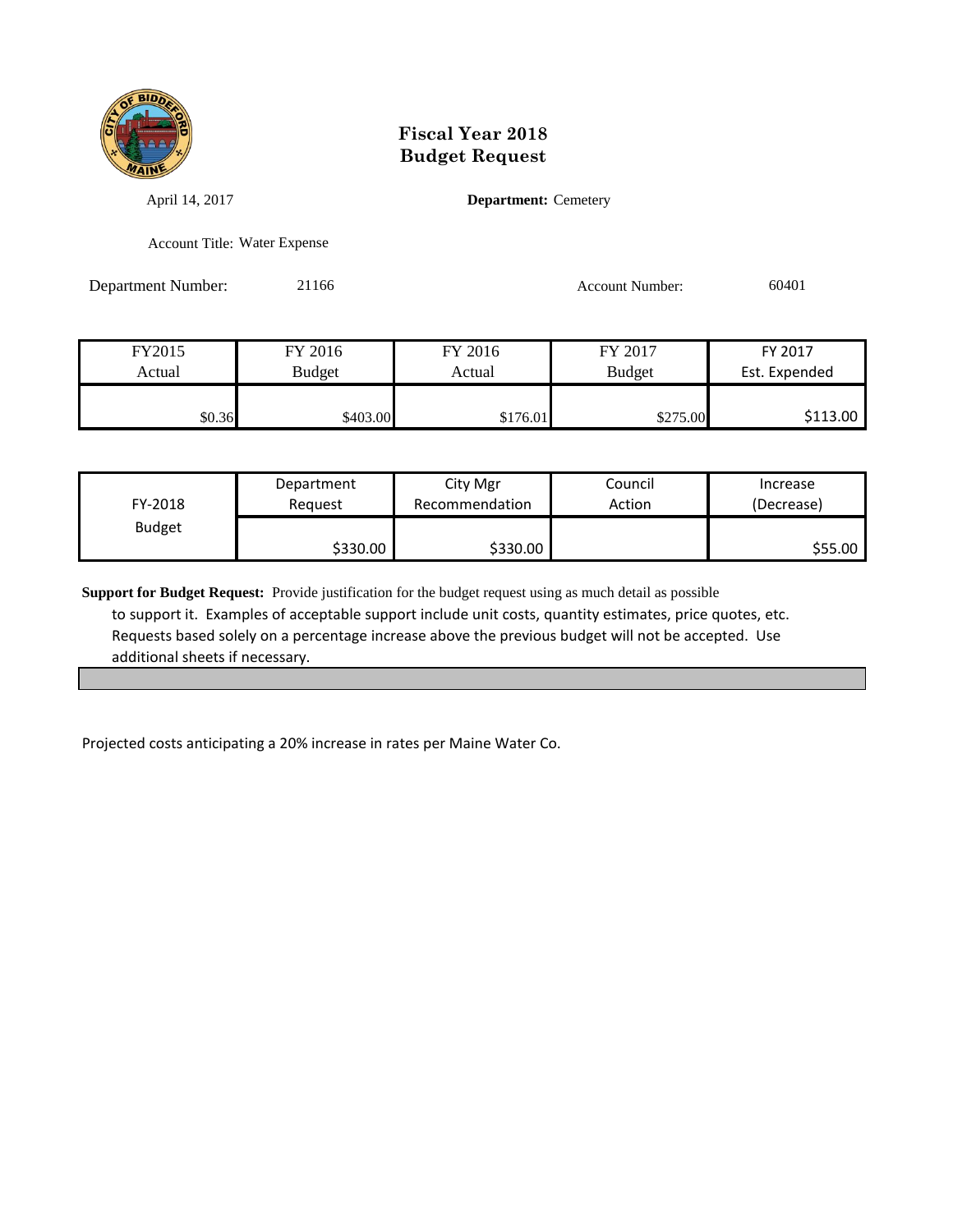

April 14, 2017 **Department:** Cemetery

Account Title: Phone/Celular/Paging Exp

Department Number: 21166 21166 Account Number: 60402

FY2015 FY 2016 FY 2016 FY 2017 FY 2017 Actual Budget Actual Budget Est. Expended \$336.00 \$375.00 \$375.00 \$336.00 \$336.00 \$336.00 \$336.00

| FY-2018       | Department | City Mgr       | Council | Increase   |
|---------------|------------|----------------|---------|------------|
|               | Reguest    | Recommendation | Action  | (Decrease) |
| <b>Budget</b> | \$336.00   | \$336.00       |         | (\$14.00)  |

**Support for Budget Request:** Provide justification for the budget request using as much detail as possible to support it. Examples of acceptable support include unit costs, quantity estimates, price quotes, etc. Requests based solely on a percentage increase above the previous budget will not be accepted. Use additional sheets if necessary.

Projectd costs based upon historical data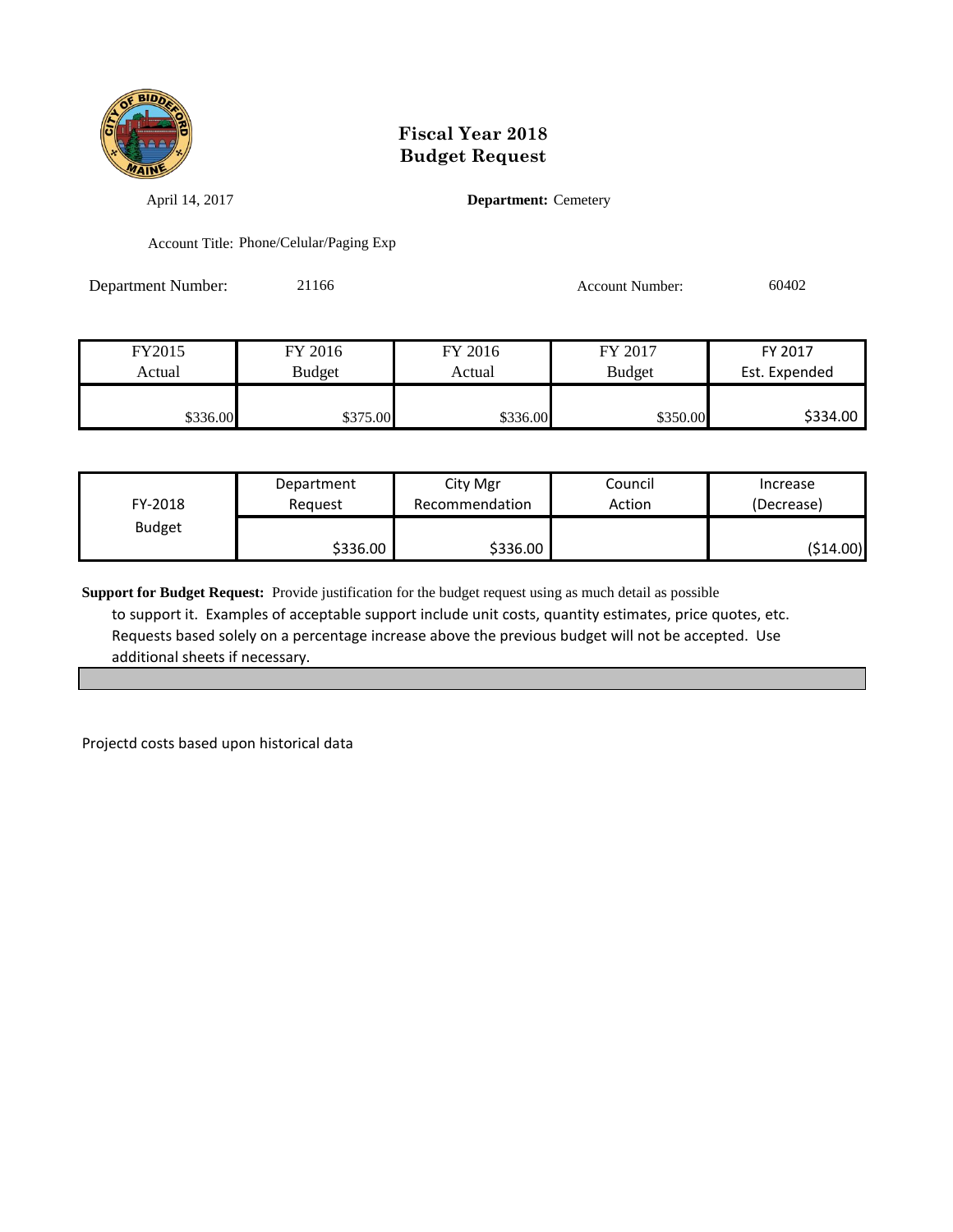

April 14, 2017 **Department:** Cemetery

Account Title: Diesel Fuel Expense

Department Number: 21166 21166 Account Number: 60410

| FY2015   | FY 2016  | FY 2016  | FY 2017       | FY 2017       |
|----------|----------|----------|---------------|---------------|
| Actual   | Budget   | Actual   | <b>Budget</b> | Est. Expended |
|          |          |          |               |               |
| \$205.58 | \$396.00 | \$303.55 | \$241.00      | \$165.00      |

| FY-2018       | Department | City Mgr       | Council | Increase   |
|---------------|------------|----------------|---------|------------|
|               | Reauest    | Recommendation | Action  | (Decrease) |
| <b>Budget</b> | \$260.00   | \$260.00       |         | S19.00     |

**Support for Budget Request:** Provide justification for the budget request using as much detail as possible to support it. Examples of acceptable support include unit costs, quantity estimates, price quotes, etc. Requests based solely on a percentage increase above the previous budget will not be accepted. Use additional sheets if necessary.

Projected usage 125 gallons @ \$2.07/gal.

| FY 17 usage $(6 \text{ months})$ : | 50 gallons  |
|------------------------------------|-------------|
| $FY$ 16 usage :                    | 115 gallons |
| $FY$ 15 usage :                    | 64 gallons  |
| $FY$ 14 usage :                    | 118 gallons |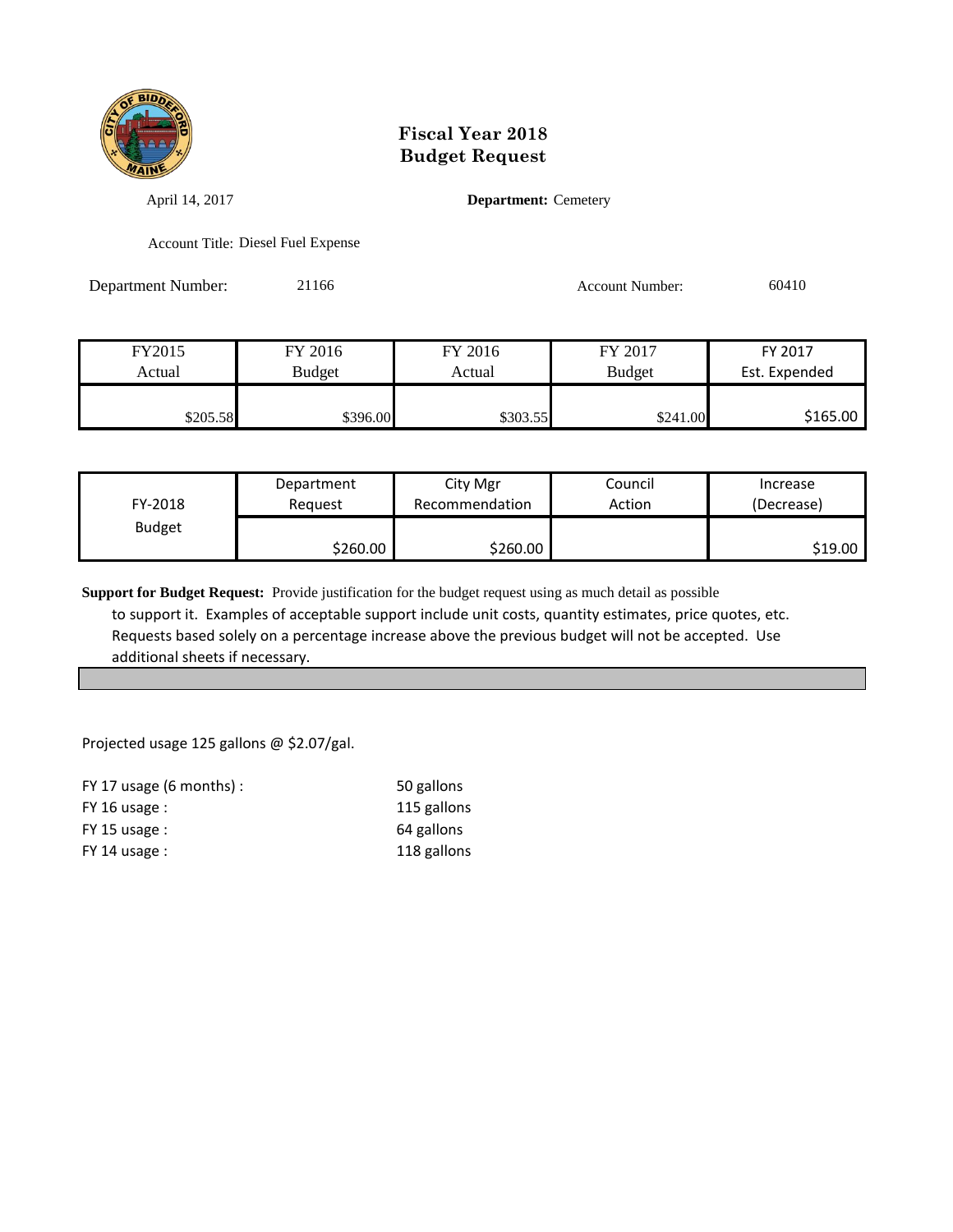

April 14, 2017 **Department:** Cemetery

Account Title: Gasoline Expense

Department Number: 21166 21166 Account Number: 60411

FY2015 FY 2016 FY 2016 FY 2017 FY 2017 Actual Budget Actual Budget Est. Expended \$363.72 \$598.00 \$515.42 \$271.00 \$278.00

| FY-2018       | Department | City Mgr       | Council | Increase   |
|---------------|------------|----------------|---------|------------|
|               | Reauest    | Recommendation | Action  | (Decrease) |
| <b>Budget</b> | \$291.00   | \$291.00       |         | \$20.00    |

**Support for Budget Request:** Provide justification for the budget request using as much detail as possible to support it. Examples of acceptable support include unit costs, quantity estimates, price quotes, etc. Requests based solely on a percentage increase above the previous budget will not be accepted. Use additional sheets if necessary.

Projected usage 150 gallons @ \$1.94/gal.

| FY 17 usage $(6 \text{ months})$ : | 90 gallons  |
|------------------------------------|-------------|
| $FY$ 16 usage :                    | 171 gallons |
| $FY$ 15 usage :                    | 121 gallons |
| $FY$ 14 usage :                    | 161 gallons |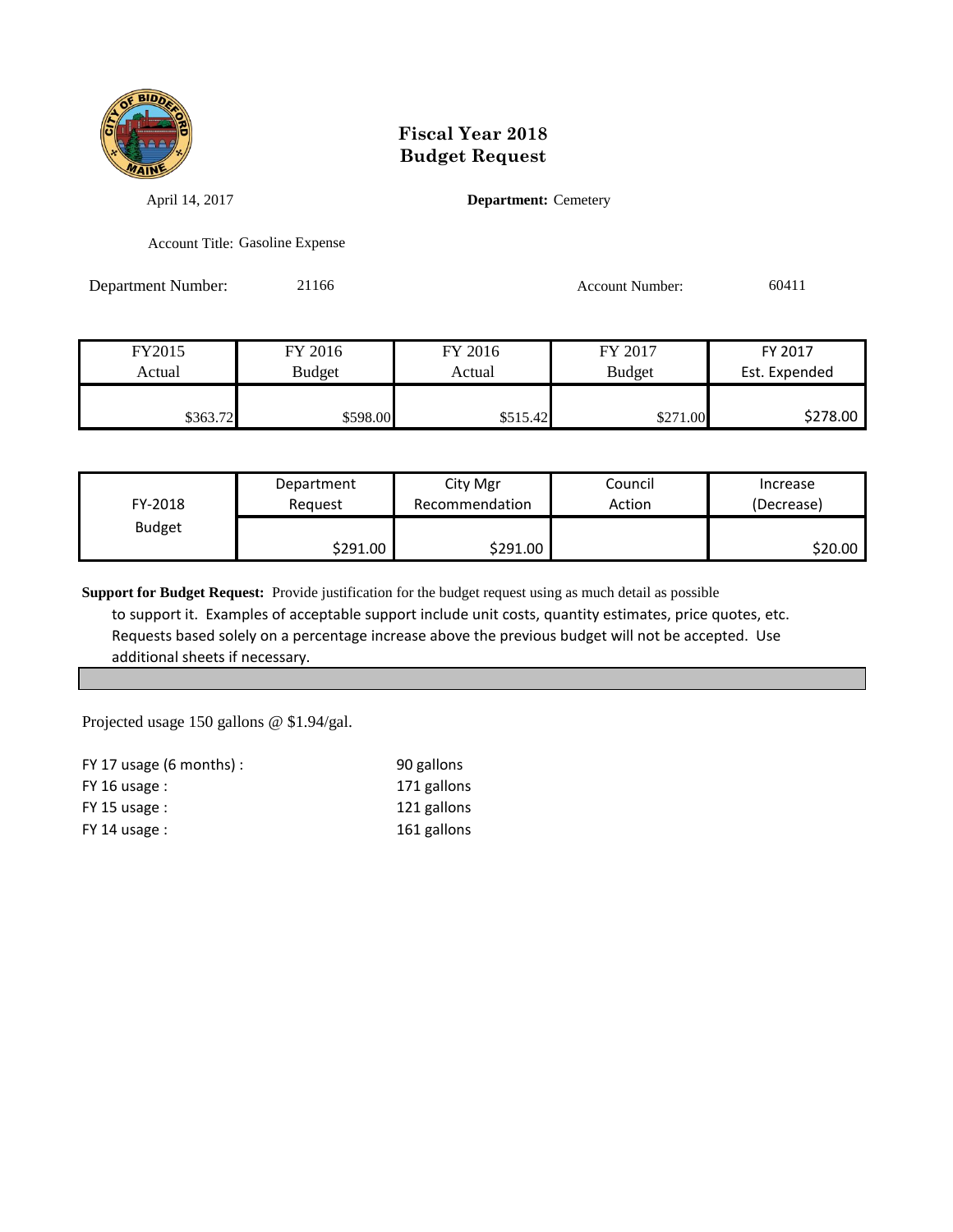

April 14, 2017 **Department:** Cemetery

Account Title: Building Repair/Maint Exp

Department Number: 21166 21166 Account Number: 60450

| FY2015   | FY 2016       | FY 2016  | FY 2017       | FY 2017       |
|----------|---------------|----------|---------------|---------------|
| Actual   | <b>Budget</b> | Actual   | <b>Budget</b> | Est. Expended |
|          |               |          |               |               |
| \$200.96 | \$500.00      | \$340.00 | \$500.00      | \$452.00      |

| FY-2018       | Department | City Mgr       | Council | Increase   |
|---------------|------------|----------------|---------|------------|
|               | Reauest    | Recommendation | Action  | (Decrease) |
| <b>Budget</b> | \$500.00   | \$450.00       |         | (\$50.00)  |

**Support for Budget Request:** Provide justification for the budget request using as much detail as possible to support it. Examples of acceptable support include unit costs, quantity estimates, price quotes, etc. Requests based solely on a percentage increase above the previous budget will not be accepted. Use additional sheets if necessary.

Projected costs for maintenance of office/maintenance building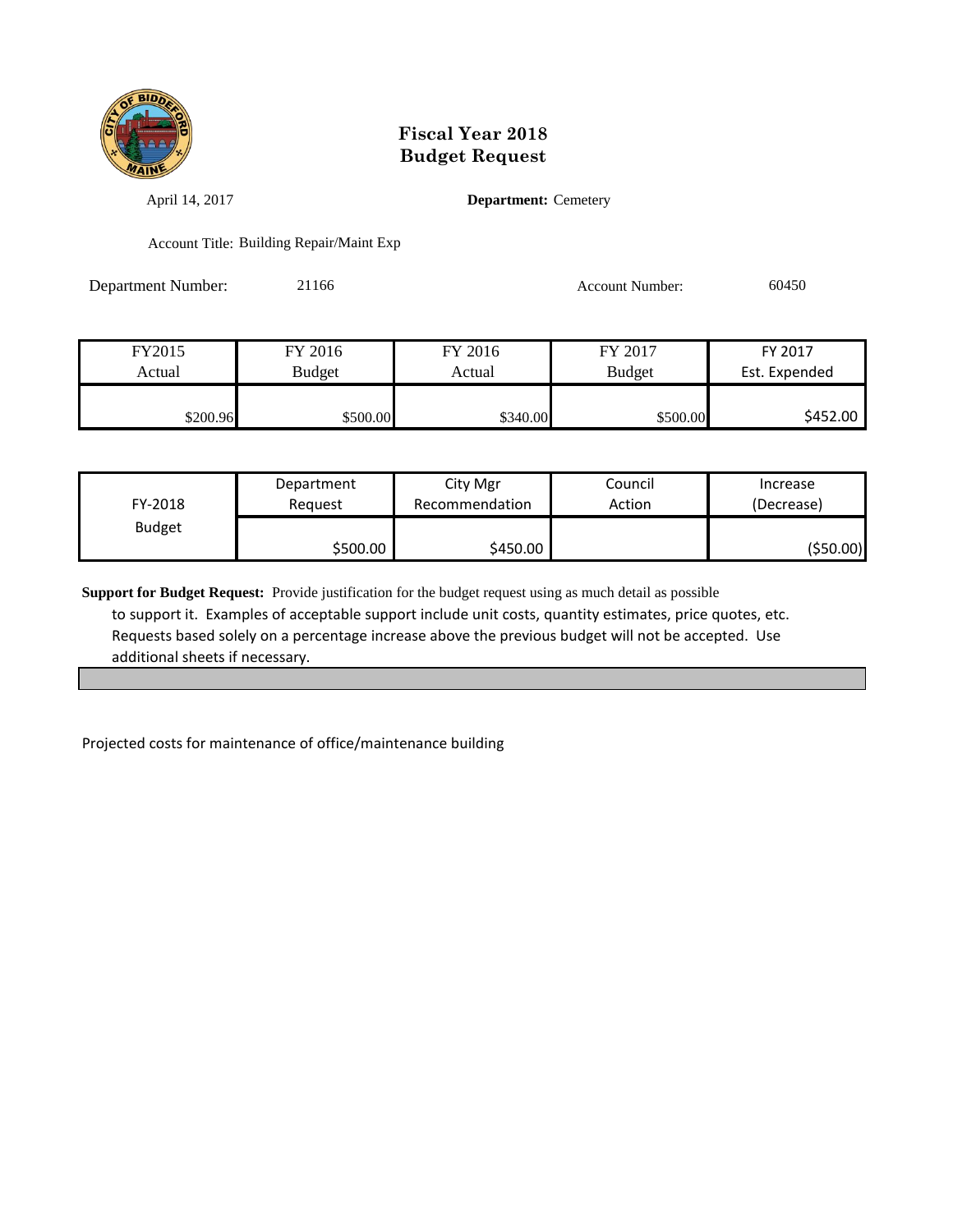

April 14, 2017 **Department:** Cemetery

Account Title: Operating Equip Repair Exp

Department Number: 21166 21166 Account Number: 60452

| FY2015     | FY 2016       | FY 2016    | FY 2017       | FY 2017       |
|------------|---------------|------------|---------------|---------------|
| Actual     | <b>Budget</b> | Actual     | <b>Budget</b> | Est. Expended |
|            |               |            |               |               |
| \$3,738.18 | \$3,150.00    | \$2,170.70 | \$3,000.00    | \$2,954.00    |

| FY-2018       | Department | City Mgr       | Council | Increase   |
|---------------|------------|----------------|---------|------------|
|               | Reauest    | Recommendation | Action  | (Decrease) |
| <b>Budget</b> | \$3,200.00 | \$3,000.00     |         | \$0.00     |

**Support for Budget Request:** Provide justification for the budget request using as much detail as possible to support it. Examples of acceptable support include unit costs, quantity estimates, price quotes, etc. Requests based solely on a percentage increase above the previous budget will not be accepted. Use additional sheets if necessary.

| Riding mowers: | \$1,600 |
|----------------|---------|
| Hand mowers :  | \$800   |
| Weed whackers: | \$800   |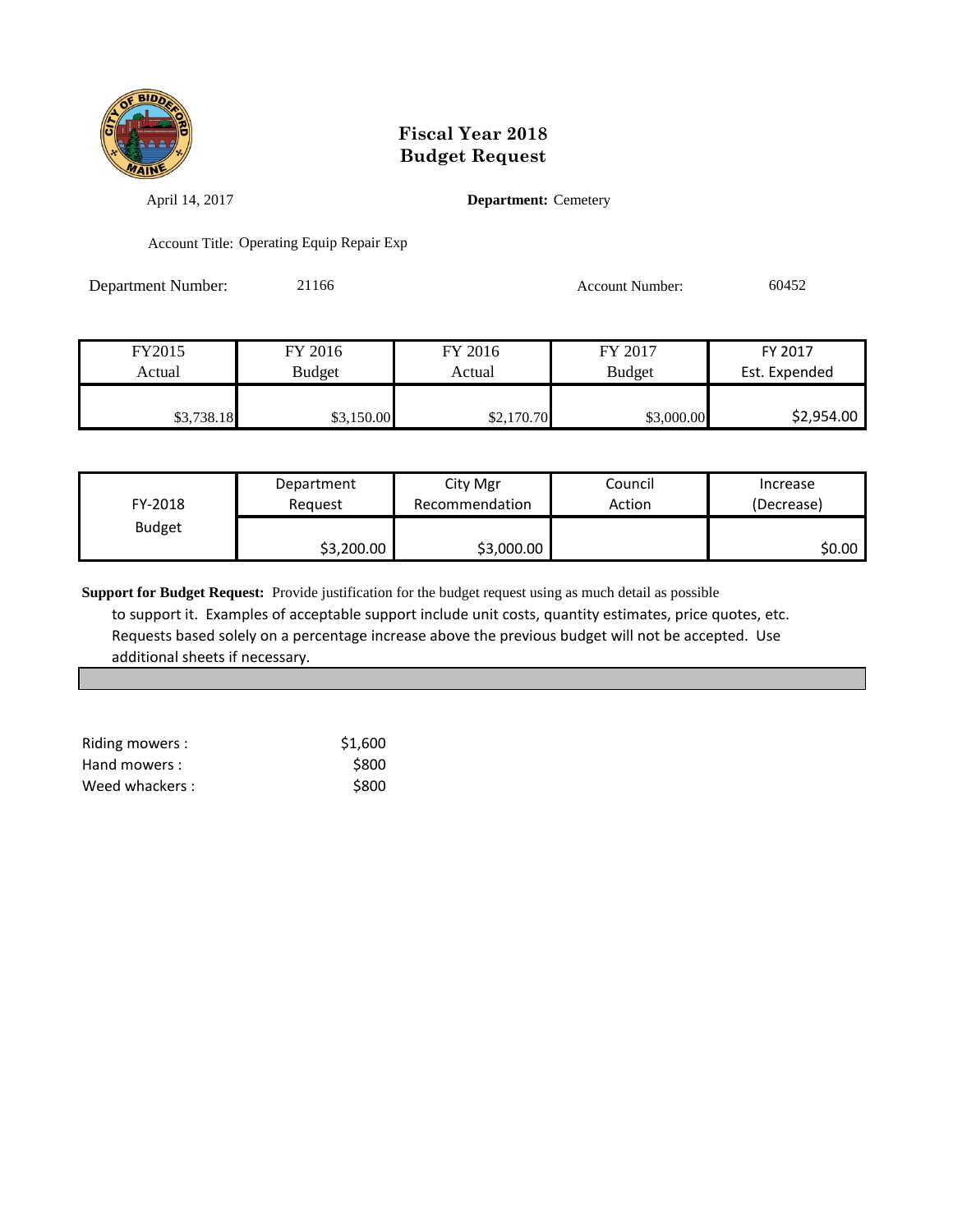

April 14, 2017 **Department:** Cemetery

Account Title: Grounds Maint/Improve Exp

Department Number: 21166 21166 Account Number: 60454

| Budget<br><b>Budget</b><br>Actual<br>Actual |                    |         |  |
|---------------------------------------------|--------------------|---------|--|
|                                             | Est. Expended      |         |  |
| FY2015<br>FY 2017                           | FY 2016<br>FY 2017 | FY 2016 |  |

| FY-2018       | Department | City Mgr       | Council | Increase   |
|---------------|------------|----------------|---------|------------|
|               | Reauest    | Recommendation | Action  | (Decrease) |
| <b>Budget</b> | \$750.00   | \$750.00       |         | \$0.00 l   |

**Support for Budget Request:** Provide justification for the budget request using as much detail as possible to support it. Examples of acceptable support include unit costs, quantity estimates, price quotes, etc. Requests based solely on a percentage increase above the previous budget will not be accepted. Use additional sheets if necessary.

| L <sub>o</sub> am:  | \$650 |
|---------------------|-------|
| Seed & Fertilizer : | \$150 |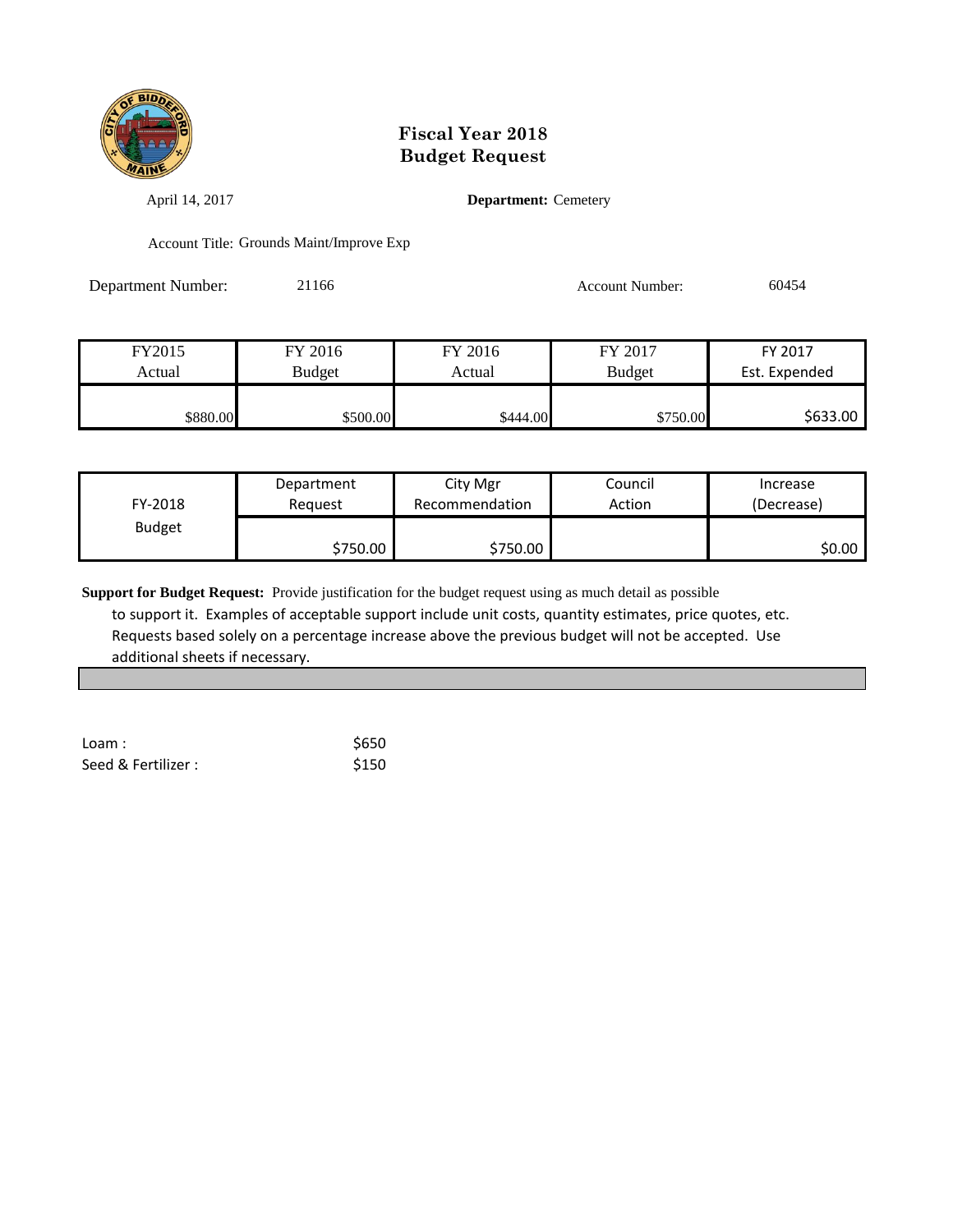

April 14, 2017 **Department:** Cemetery

Account Title: Road Maint/Improve Non-Cap

Department Number: 21166 21166 Account Number: 60457

| FY2015     | FY 2016    | FY 2016 | FY 2017       | FY 2017       |
|------------|------------|---------|---------------|---------------|
| Actual     | Budget     | Actual  | <b>Budget</b> | Est. Expended |
|            |            |         |               |               |
| \$2,953.77 | \$1,500.00 | \$0.00  | \$1,500.00    | \$2,943.00    |

| FY-2018       | Department | City Mgr       | Council | Increase   |
|---------------|------------|----------------|---------|------------|
|               | Reguest    | Recommendation | Action  | (Decrease) |
| <b>Budget</b> | \$3,000.00 | \$2,500.00     |         | \$1,000.00 |

**Support for Budget Request:** Provide justification for the budget request using as much detail as possible to support it. Examples of acceptable support include unit costs, quantity estimates, price quotes, etc. Requests based solely on a percentage increase above the previous budget will not be accepted. Use additional sheets if necessary.

Paving costs for approx. 500 lf of roadway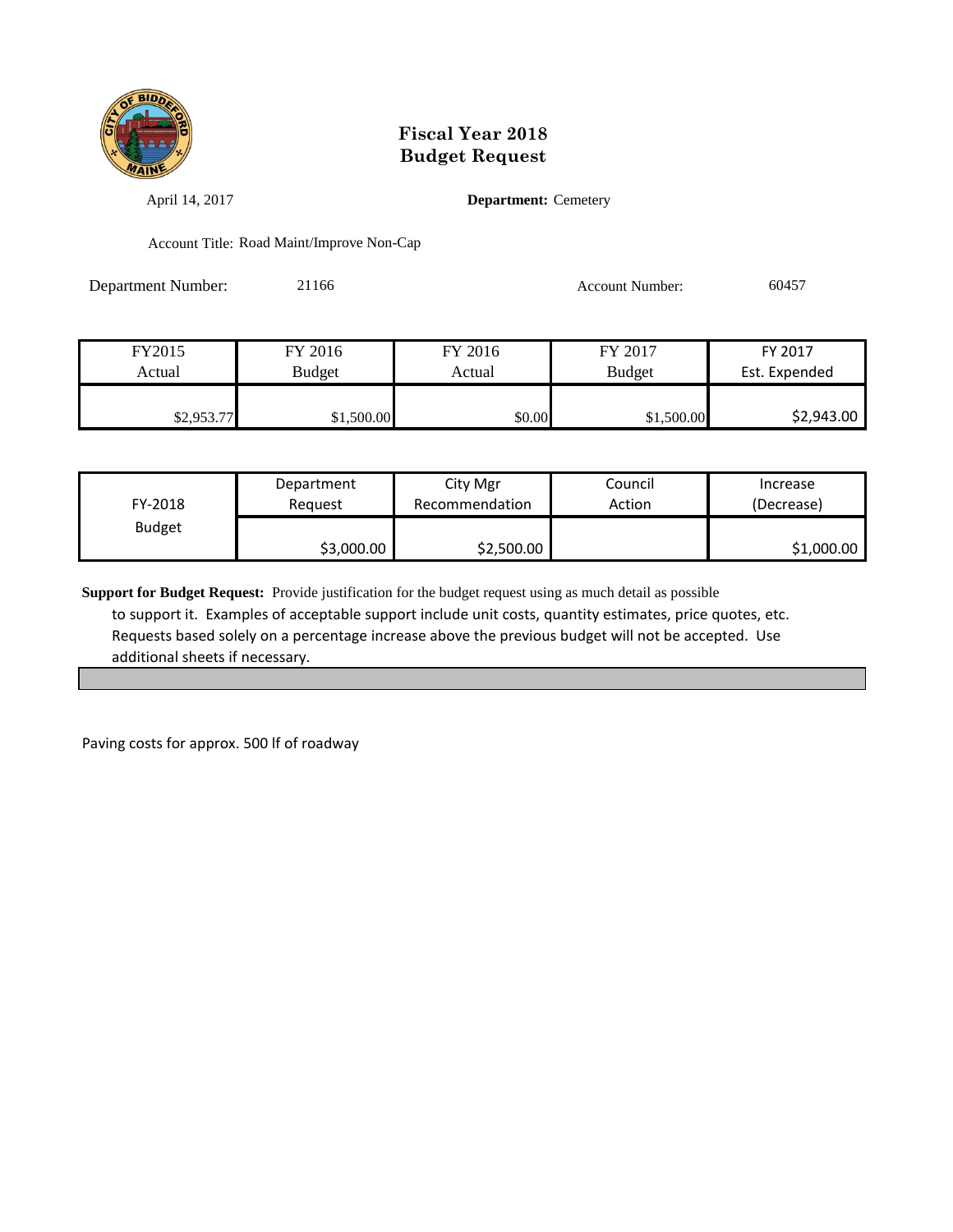

April 14, 2017 **Department:** Cemetery

Account Title: Operating Supp/Eqt Non-Cap

Department Number: 21166 21166 Account Number: 60501

| FY2015 | FY 2016  | FY 2016    | FY 2017       | FY 2017       |
|--------|----------|------------|---------------|---------------|
| Actual | Budget   | Actual     | <b>Budget</b> | Est. Expended |
|        |          |            |               |               |
| \$0.00 | \$250.00 | \$1,029.33 | \$125.00      | \$100.00      |

| FY-2018       | Department | City Mgr       | Council | Increase   |
|---------------|------------|----------------|---------|------------|
|               | Reguest    | Recommendation | Action  | (Decrease) |
| <b>Budget</b> | \$125.00   | \$125.00       |         | \$0.00     |

**Support for Budget Request:** Provide justification for the budget request using as much detail as possible to support it. Examples of acceptable support include unit costs, quantity estimates, price quotes, etc. Requests based solely on a percentage increase above the previous budget will not be accepted. Use additional sheets if necessary.

Rags, trash bags, cleaners, etc.